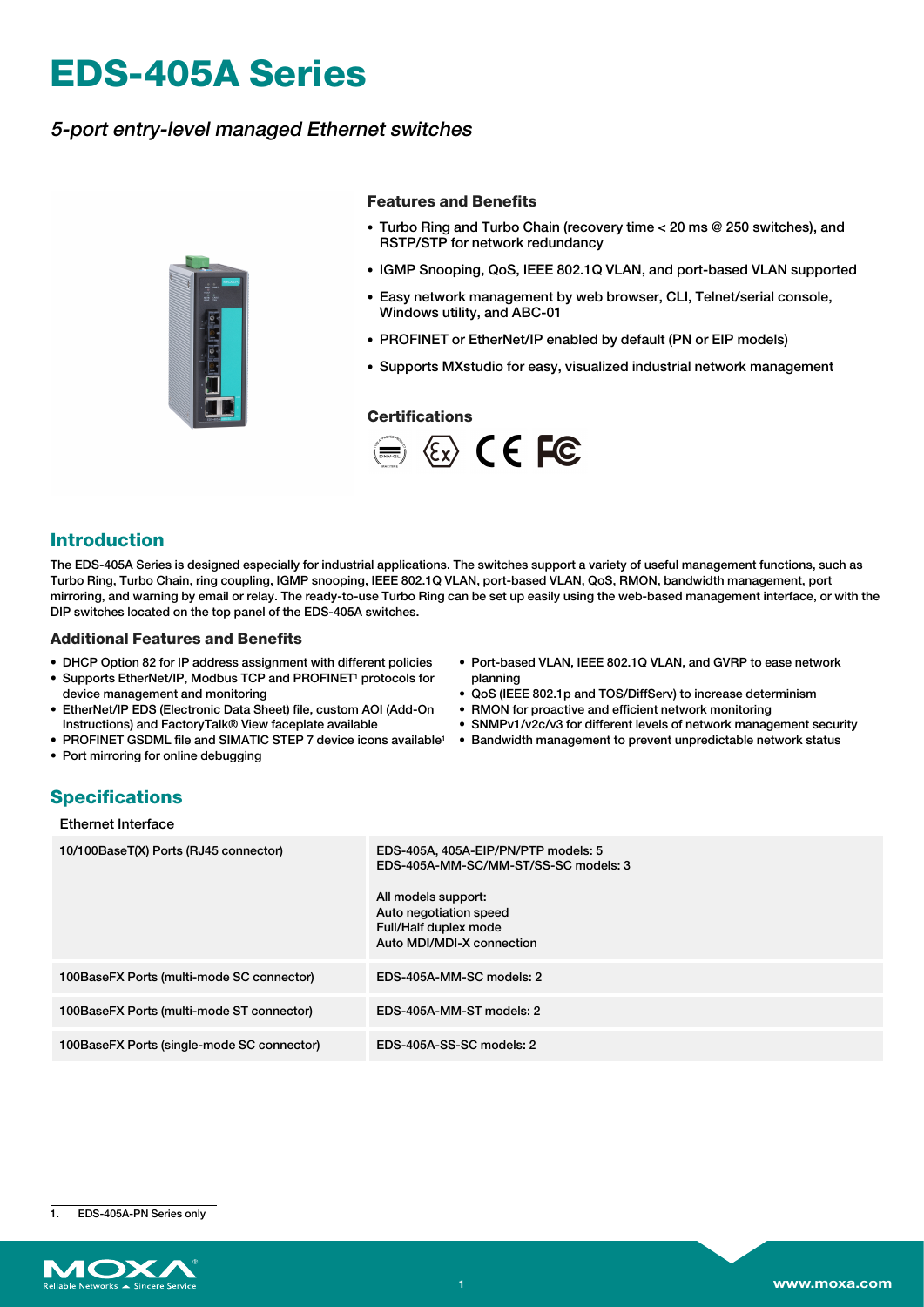| <b>Optical Fiber</b>              | <b>Fiber Cable Type</b><br><b>Typical Distance</b>                                                                                                                                                                                                                                                        |                                                         | 100BaseFX         |                                  |               |  |
|-----------------------------------|-----------------------------------------------------------------------------------------------------------------------------------------------------------------------------------------------------------------------------------------------------------------------------------------------------------|---------------------------------------------------------|-------------------|----------------------------------|---------------|--|
|                                   |                                                                                                                                                                                                                                                                                                           |                                                         | <b>Multi-Mode</b> |                                  | Single-Mode   |  |
|                                   |                                                                                                                                                                                                                                                                                                           |                                                         | OM <sub>1</sub>   | $50/125 \,\mu m$<br>800 MHz x km | G.652         |  |
|                                   |                                                                                                                                                                                                                                                                                                           |                                                         | 4 km              | 5 km                             | 40 km         |  |
|                                   | Wavelength                                                                                                                                                                                                                                                                                                | Typical (nm)                                            | 1300              |                                  | 1310          |  |
|                                   |                                                                                                                                                                                                                                                                                                           | TX Range (nm)                                           | 1260 to 1360      |                                  | 1280 to 1340  |  |
|                                   |                                                                                                                                                                                                                                                                                                           | RX Range (nm)                                           | 1100 to 1600      |                                  | 1100 to 1600  |  |
|                                   |                                                                                                                                                                                                                                                                                                           | TX Range (dBm)                                          | -10 to -20        |                                  | $0$ to $-5$   |  |
|                                   |                                                                                                                                                                                                                                                                                                           | RX Range (dBm)                                          | $-3$ to $-32$     |                                  | $-3$ to $-34$ |  |
|                                   | <b>Optical Power</b>                                                                                                                                                                                                                                                                                      | Link Budget (dB)                                        | 12                |                                  | 29            |  |
|                                   |                                                                                                                                                                                                                                                                                                           | <b>Dispersion Penalty</b><br>(dB)                       | 3                 |                                  | 1             |  |
|                                   | Note: When connecting a single-mode fiber transceiver, we recommend using an<br>attenuator to prevent damage caused by excessive optical power.<br>Note: Compute the "typical distance" of a specific fiber transceiver as follows: Link<br>budget (dB) > dispersion penalty (dB) + total link loss (dB). |                                                         |                   |                                  |               |  |
| Standards                         | IEEE 802.3 for 10BaseT<br>IEEE 802.3u for 100BaseT(X) and 100BaseFX<br>IEEE 802.3x for flow control<br>IEEE 802.1D-2004 for Spanning Tree Protocol<br>IEEE 802.1p for Class of Service<br>IEEE 802.1Q for VLAN Tagging<br>IEEE 802.1w for Rapid Spanning Tree Protocol                                    |                                                         |                   |                                  |               |  |
| <b>Ethernet Software Features</b> |                                                                                                                                                                                                                                                                                                           |                                                         |                   |                                  |               |  |
| Filter                            | 802.1Q VLAN, GMRP, GVRP, IGMP v1/v2, Port-based VLAN                                                                                                                                                                                                                                                      |                                                         |                   |                                  |               |  |
| <b>Industrial Protocols</b>       | EtherNet/IP <sup>2</sup> , Modbus TCP<br>EDS-405A-PN models: PROFINET IO Device (Slave)                                                                                                                                                                                                                   |                                                         |                   |                                  |               |  |
| Management                        | Back Pressure Flow Control, BOOTP, DHCP Option 66/67/82, DHCP Server/Client, Flow<br>control, IPv4/IPv6, LLDP, Port Mirror, RARP, RMON, SMTP, SNMP Inform, SNMPv1/<br>v2c/v3, Syslog, Telnet, TFTP                                                                                                        |                                                         |                   |                                  |               |  |
| MIB                               | Bridge MIB, Ethernet-like MIB, MIB-II, P-BRIDGE MIB, RMON MIB Groups 1, 2, 3, 9,<br><b>RSTP MIB</b>                                                                                                                                                                                                       |                                                         |                   |                                  |               |  |
| <b>Redundancy Protocols</b>       | RSTP, STP, Turbo Chain, Turbo Ring v1/v2                                                                                                                                                                                                                                                                  |                                                         |                   |                                  |               |  |
| <b>Time Management</b>            | All models: NTP Server/Client, SNTP<br>EDS-405A-PTP models: IEEE 1588v2 PTP (hardware-based)                                                                                                                                                                                                              |                                                         |                   |                                  |               |  |
| <b>Switch Properties</b>          |                                                                                                                                                                                                                                                                                                           |                                                         |                   |                                  |               |  |
| IGMP Groups                       | 256                                                                                                                                                                                                                                                                                                       |                                                         |                   |                                  |               |  |
| MAC Table Size                    | EDS-405A-PTP models: 8 K                                                                                                                                                                                                                                                                                  | EDS-405A, EDS-405A-EIP/MM-SC/MM-ST/PN/SS-SC models: 2 K |                   |                                  |               |  |
| Max. No. of VLANs                 | 64                                                                                                                                                                                                                                                                                                        |                                                         |                   |                                  |               |  |
| Packet Buffer Size                | 1 Mbits                                                                                                                                                                                                                                                                                                   |                                                         |                   |                                  |               |  |
|                                   |                                                                                                                                                                                                                                                                                                           |                                                         |                   |                                  |               |  |

2. EDS-405A-EIP Series: EtherNet/IP protocol enabled by default.

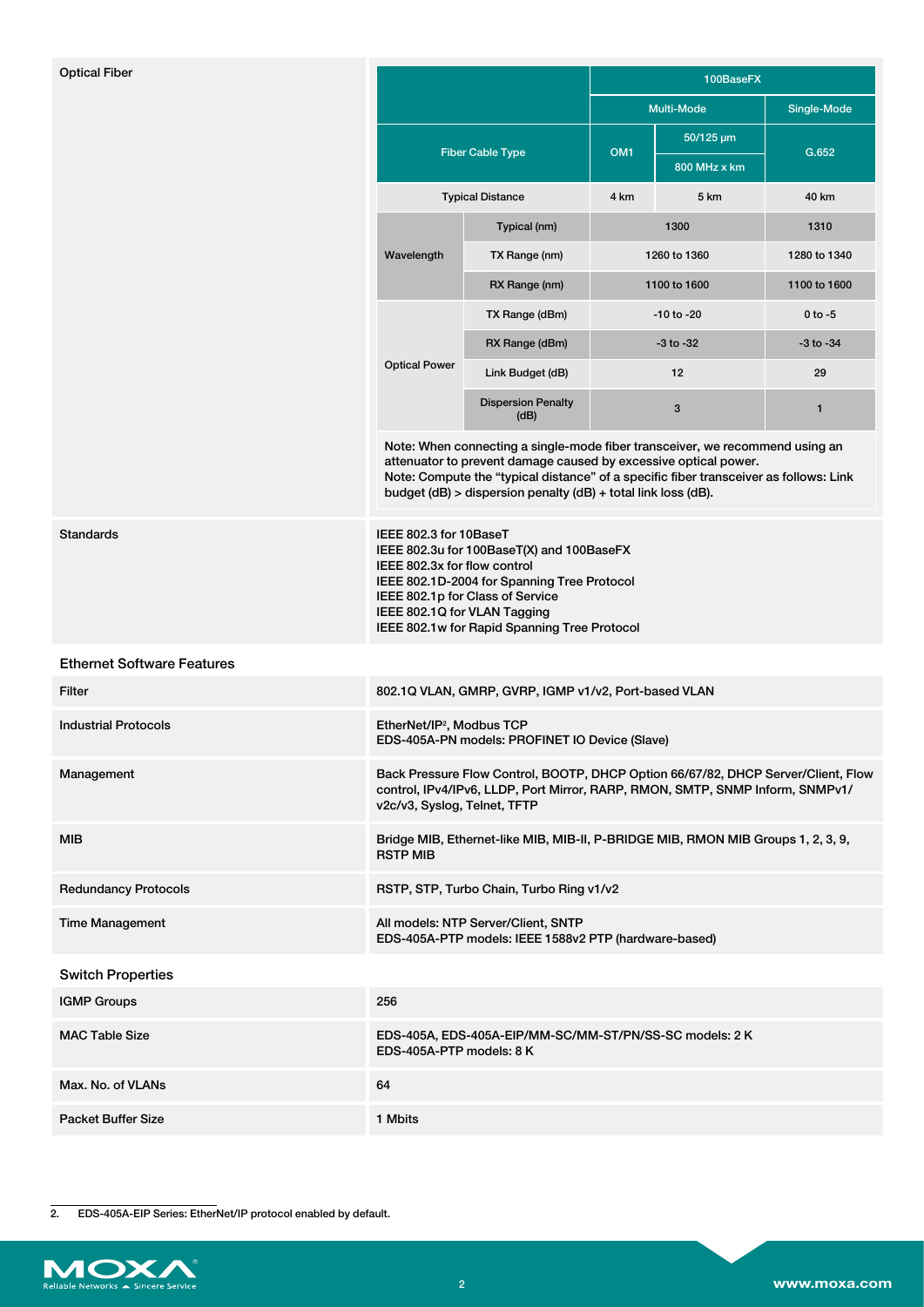| <b>Priority Queues</b>                 | 4                                                                                                                                                  |
|----------------------------------------|----------------------------------------------------------------------------------------------------------------------------------------------------|
| <b>VLAN ID Range</b>                   | VID 1 to 4094                                                                                                                                      |
| Serial Interface                       |                                                                                                                                                    |
| <b>Console Port</b>                    | RS-232 (TxD, RxD, GND), 10-pin RJ45 (115200, n, 8, 1)                                                                                              |
| <b>DIP Switch Configuration</b>        |                                                                                                                                                    |
| <b>Ethernet Interface</b>              | Turbo Ring, Master, Coupler, Reserve                                                                                                               |
| Input/Output Interface                 |                                                                                                                                                    |
| <b>Alarm Contact Channels</b>          | Relay output with current carrying capacity of 1 A @ 24 VDC                                                                                        |
| <b>Power Parameters</b>                |                                                                                                                                                    |
| <b>Input Voltage</b>                   | 12/24/48 VDC, Redundant dual inputs                                                                                                                |
| <b>Operating Voltage</b>               | 9.6 to 60 VDC                                                                                                                                      |
| <b>Input Current</b>                   | EDS-405A, 405A-EIP/PN/MM-SC/MM-ST/SS-SC models:<br>0.594 A @ 12 VDC<br>0.286 A @ 24 VDC<br>0.154 A @ 48 VDC<br>EDS-405A-PTP models:<br>0.23A@24VDC |
| <b>Overload Current Protection</b>     | Supported                                                                                                                                          |
| <b>Reverse Polarity Protection</b>     | Supported                                                                                                                                          |
| Connection                             | 1 removable 6-contact terminal block(s)                                                                                                            |
| <b>Physical Characteristics</b>        |                                                                                                                                                    |
| Housing                                | Metal                                                                                                                                              |
| <b>IP Rating</b>                       | <b>IP30</b>                                                                                                                                        |
| <b>Dimensions</b>                      | 53.6 x 135 x 105 mm (2.11 x 5.31 x 4.13 in)                                                                                                        |
| Weight                                 | EDS-405A-EIP/MM-SC/MM-ST/PN/SS-SC models: 650 g (1.44 lb)<br>EDS-405A-PTP models: 820 g (1.81 lb)                                                  |
| Installation                           | DIN-rail mounting, Wall mounting (with optional kit)                                                                                               |
| <b>Environmental Limits</b>            |                                                                                                                                                    |
| <b>Operating Temperature</b>           | Standard Models: -10 to 60°C (14 to 140°F)<br>Wide Temp. Models: -40 to 75°C (-40 to 167°F)                                                        |
| Storage Temperature (package included) | -40 to 85°C (-40 to 185°F)                                                                                                                         |
| <b>Ambient Relative Humidity</b>       | 5 to 95% (non-condensing)                                                                                                                          |
| <b>Standards and Certifications</b>    |                                                                                                                                                    |
| Safety                                 | All models: UL 508<br>Non-PTP models: UL 60950-1                                                                                                   |
| <b>EMC</b>                             | EN 55032/24                                                                                                                                        |
| EMI                                    | CISPR 32, FCC Part 15B Class A                                                                                                                     |
| <b>EMS</b>                             | Non-PTP models:<br>IEC 61000-4-2 ESD: Contact: 6 kV; Air: 8 kV<br>IEC 61000-4-3 RS: 80 MHz to 1 GHz: 20 V/m                                        |

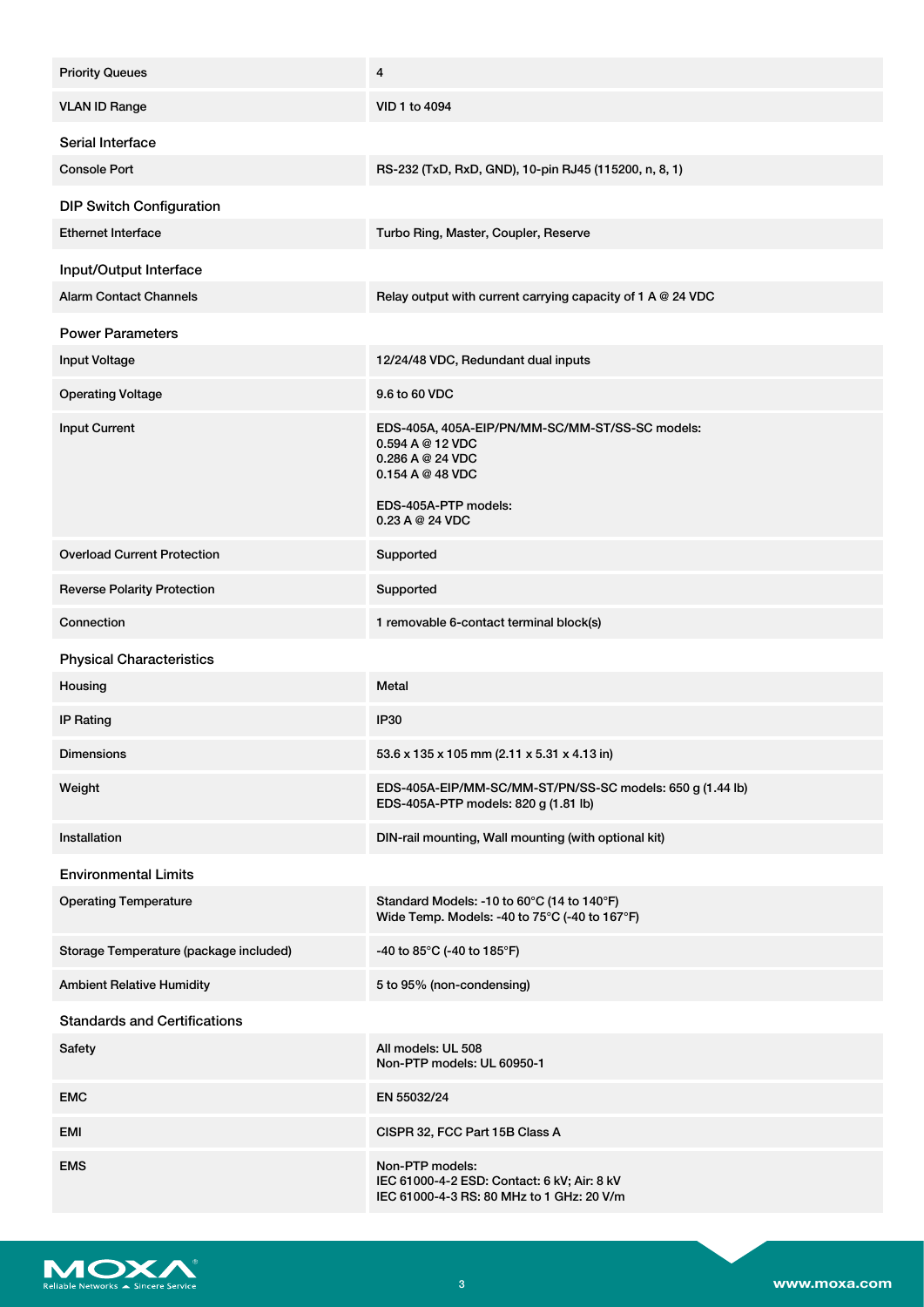|                            | IEC 61000-4-4 EFT: Power: 2 kV; Signal: 2 kV<br>IEC 61000-4-5 Surge: Power: 2 kV; Signal: 2 kV<br>IEC 61000-4-6 CS: 10 V<br>IEC 61000-4-8<br>PTP models:<br>IEC 61000-4-2 ESD: Contact: 4 kV; Air: 8 kV<br>IEC 61000-4-3 RS: 80 MHz to 1 GHz: 3 V/m<br>IEC 61000-4-4 EFT: Power: 0.5 kV; Signal: 0.5 kV<br>IEC 61000-4-5 Surge: Power: 0.5 kV; Signal: 1 kV<br>IEC 61000-4-6 CS: 3 V<br>IEC 61000-4-8 |
|----------------------------|-------------------------------------------------------------------------------------------------------------------------------------------------------------------------------------------------------------------------------------------------------------------------------------------------------------------------------------------------------------------------------------------------------|
| <b>Hazardous Locations</b> | Non-PTP models: ATEX, Class I Division 2                                                                                                                                                                                                                                                                                                                                                              |
| <b>Maritime</b>            | Non-PTP models: DNV                                                                                                                                                                                                                                                                                                                                                                                   |
| <b>Traffic Control</b>     | Non-PTP models: NEMA TS2                                                                                                                                                                                                                                                                                                                                                                              |
| Freefall                   | IEC 60068-2-31                                                                                                                                                                                                                                                                                                                                                                                        |
| <b>Shock</b>               | IEC 60068-2-27                                                                                                                                                                                                                                                                                                                                                                                        |
| Vibration                  | IEC 60068-2-6                                                                                                                                                                                                                                                                                                                                                                                         |
| <b>MTBF</b>                |                                                                                                                                                                                                                                                                                                                                                                                                       |
| Time                       | EDS-405A, EDS-405A-EIP/PN models: 1,547,941 hrs<br>EDS-405A-MM-SC/MM-ST/SS-SC models: 1,429,327 hrs<br>EDS-405A-PTP models: 1,316,464 hrs                                                                                                                                                                                                                                                             |
| <b>Standards</b>           | Telcordia (Bellcore), GB                                                                                                                                                                                                                                                                                                                                                                              |
| Warranty                   |                                                                                                                                                                                                                                                                                                                                                                                                       |
| <b>Warranty Period</b>     | 5 years                                                                                                                                                                                                                                                                                                                                                                                               |
| Details                    | See www.moxa.com/warranty                                                                                                                                                                                                                                                                                                                                                                             |
| <b>Package Contents</b>    |                                                                                                                                                                                                                                                                                                                                                                                                       |
| <b>Device</b>              | 1 x EDS-405A Series switch                                                                                                                                                                                                                                                                                                                                                                            |
| Cable                      | 1 x RJ45-to-DB9 console cable                                                                                                                                                                                                                                                                                                                                                                         |
| <b>Installation Kit</b>    | 2 x cap, plastic, for RJ45 port                                                                                                                                                                                                                                                                                                                                                                       |
| Documentation              | 1 x product certificates of quality inspection, Simplified Chinese<br>1 x product notice, Simplified Chinese<br>1 x quick installation guide<br>1 x warranty card                                                                                                                                                                                                                                     |

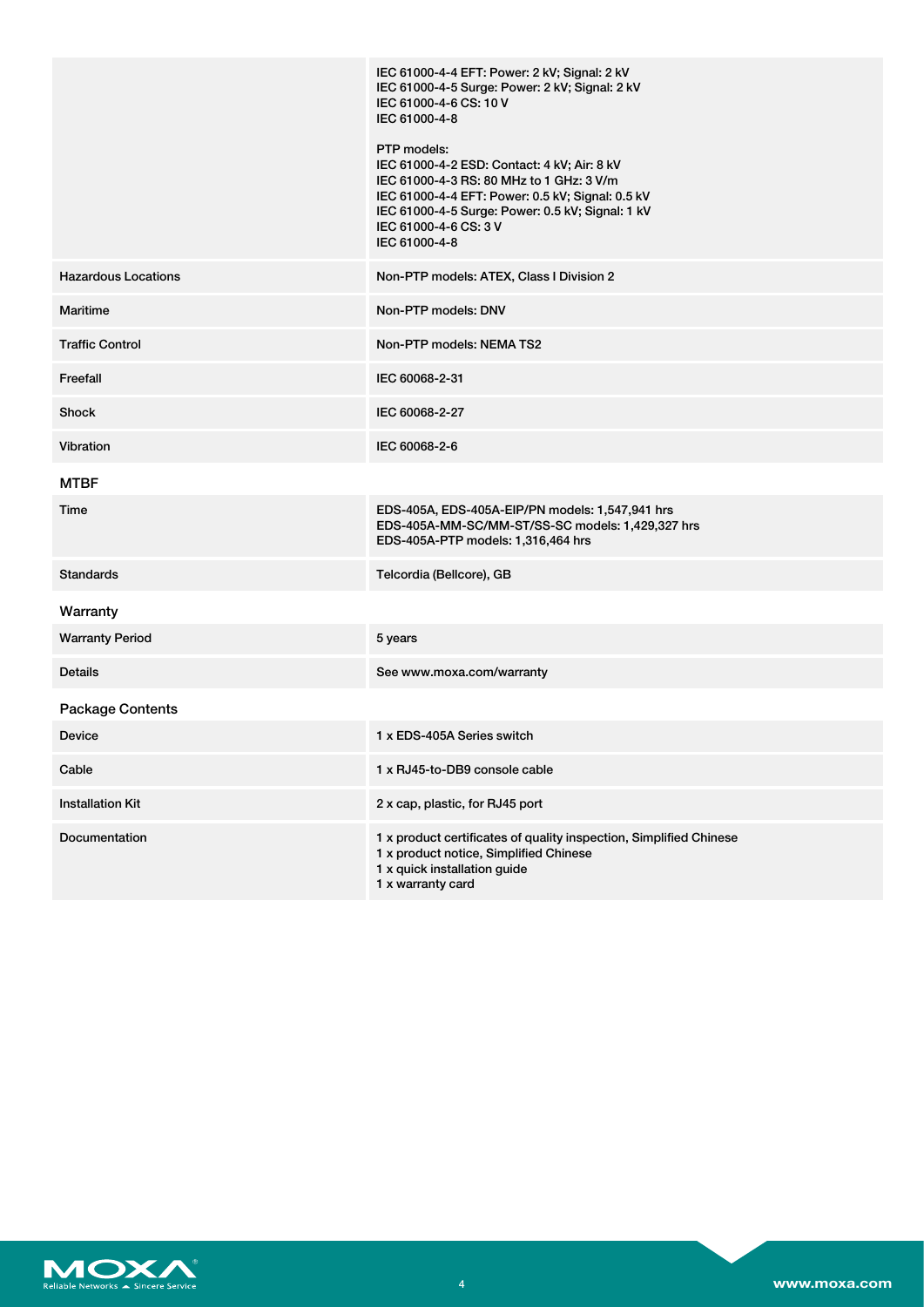# **Dimensions**

#### Unit: mm (inch)



# **Ordering Information**

| <b>Model Name</b>       | Layer          | <b>Total No. of</b><br>Ports | 10/100BaseT(X)<br><b>Ports</b><br><b>RJ45 Connector</b> | 100BaseFX<br><b>Ports</b><br>Multi-Mode SC<br>Connector | 100BaseFX<br><b>Ports</b><br>Multi-Mode ST<br>Connector | 100BaseFX<br><b>Ports</b><br>Single-Mode SC<br>Connector | <b>Operating Temp.</b> |
|-------------------------|----------------|------------------------------|---------------------------------------------------------|---------------------------------------------------------|---------------------------------------------------------|----------------------------------------------------------|------------------------|
| <b>EDS-405A</b>         | $\overline{2}$ | 5                            | 5                                                       | $\qquad \qquad$                                         |                                                         |                                                          | -10 to $60^{\circ}$ C  |
| <b>EDS-405A-T</b>       | $\overline{2}$ | 5                            | 5                                                       |                                                         |                                                         |                                                          | -40 to $75^{\circ}$ C  |
| EDS-405A-MM-ST          | $\overline{2}$ | $5\phantom{.0}$              | 3                                                       |                                                         | $\overline{2}$                                          | $\qquad \qquad \blacksquare$                             | -10 to $60^{\circ}$ C  |
| EDS-405A-MM-ST-T        | $\overline{2}$ | 5                            | 3                                                       | $\overline{\phantom{0}}$                                | $\overline{2}$                                          |                                                          | -40 to $75^{\circ}$ C  |
| EDS-405A-MM-SC          | $\overline{2}$ | 5                            | 3                                                       | $\overline{2}$                                          |                                                         | $\overline{\phantom{0}}$                                 | -10 to $60^{\circ}$ C  |
| EDS-405A-MM-SC-T        | $\overline{2}$ | $5\phantom{.0}$              | $\mathbf{3}$                                            | $\overline{2}$                                          | -                                                       | -                                                        | -40 to $75^{\circ}$ C  |
| <b>EDS-405A-SS-SC</b>   | $\overline{2}$ | 5                            | 3                                                       | -                                                       |                                                         | $\overline{2}$                                           | -10 to $60^{\circ}$ C  |
| <b>EDS-405A-SS-SC-T</b> | $\overline{2}$ | $5\phantom{.0}$              | 3                                                       | -                                                       | -                                                       | $\overline{2}$                                           | -40 to $75^{\circ}$ C  |
| EDS-405A-EIP            | $\overline{2}$ | 5                            | 5                                                       |                                                         | -                                                       |                                                          | -10 to $60^{\circ}$ C  |
| EDS-405A-EIP-T          | $\overline{2}$ | $5\phantom{.0}$              | 5                                                       |                                                         |                                                         |                                                          | -40 to 75°C            |
| <b>EDS-405A-PN</b>      | $\overline{2}$ | 5                            | 5                                                       | $\overline{\phantom{0}}$                                |                                                         | $\overline{\phantom{m}}$                                 | -10 to $60^{\circ}$ C  |
| <b>EDS-405A-PN-T</b>    | $\overline{2}$ | $5\phantom{.0}$              | 5                                                       |                                                         |                                                         |                                                          | -40 to $75^{\circ}$ C  |
| EDS-405A-PTP            | $\overline{2}$ | 5                            | 5                                                       | -                                                       |                                                         |                                                          | -10 to $60^{\circ}$ C  |
| EDS-405A-PTP-T          | $\overline{2}$ | 5                            | 5                                                       |                                                         |                                                         |                                                          | -40 to $75^{\circ}$ C  |

# **Accessories (sold separately)**

| <b>Storage Kits</b>   |                                                                                                                                                                      |
|-----------------------|----------------------------------------------------------------------------------------------------------------------------------------------------------------------|
| ABC-01                | Configuration backup and restoration tool for managed Ethernet switches and AWK Series wireless<br>APs/bridges/clients, 0 to 60°C operating temperature              |
| <b>Power Supplies</b> |                                                                                                                                                                      |
| DR-120-24             | 120W/2.5A DIN-rail 24 VDC power supply with universal 88 to 132 VAC or 176 to 264 VAC input by<br>switch, or 248 to 370 VDC input, -10 to 60°C operating temperature |